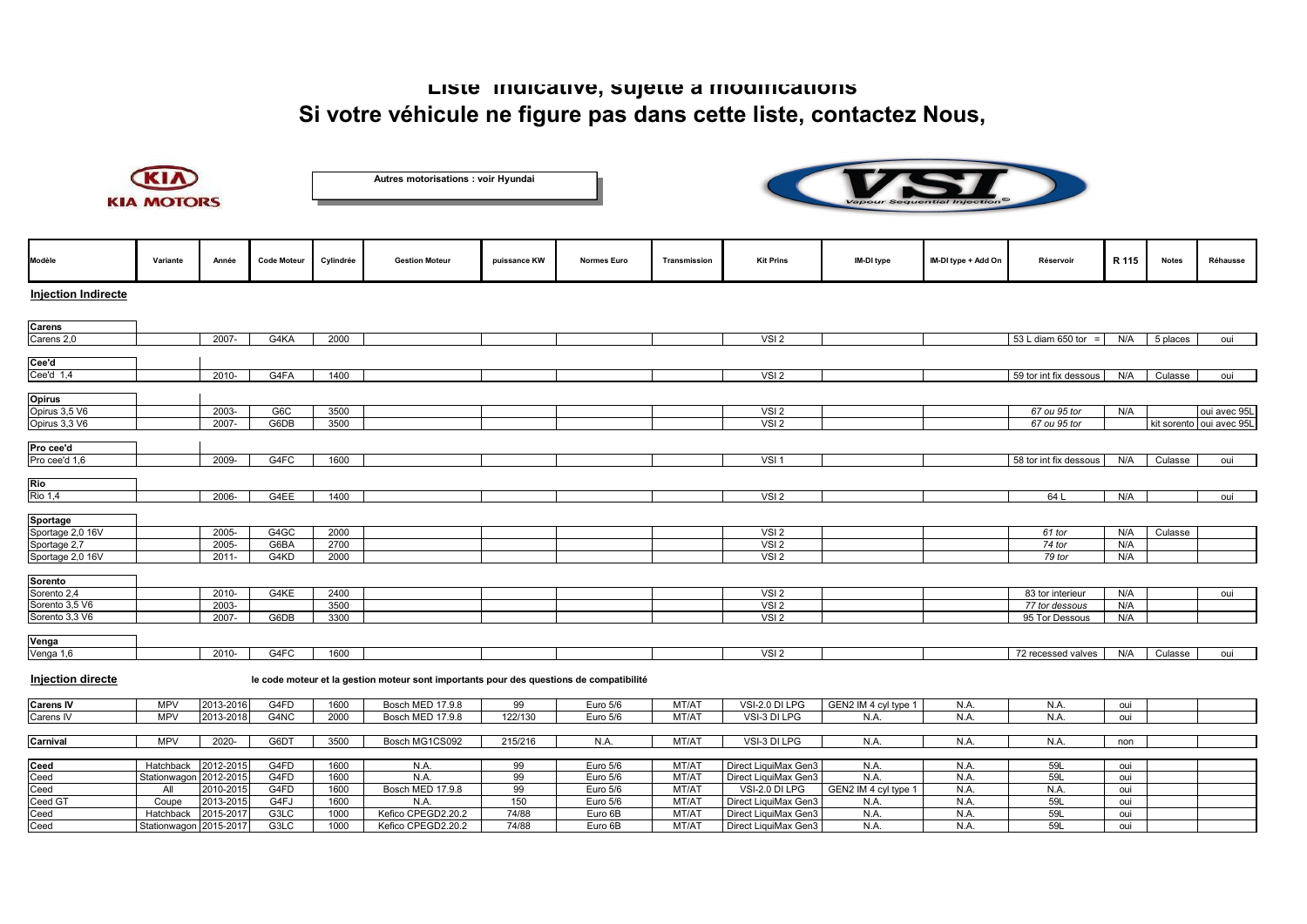## **Liste indicative, sujette à modifications Si votre véhicule ne figure pas dans cette liste, contactez Nous,**







| Modèle        | Variante   | Année     | <b>Code Moteur</b> | Cylindrée    | <b>Gestion Moteur</b>                    | puissance KW | <b>Normes Euro</b>     | <b>Transmission</b> | <b>Kit Prins</b>             | IM-DI type           | IM-DI type + Add On | Réservoir    |            | <b>Notes</b> | Réhausse |
|---------------|------------|-----------|--------------------|--------------|------------------------------------------|--------------|------------------------|---------------------|------------------------------|----------------------|---------------------|--------------|------------|--------------|----------|
|               |            |           |                    |              |                                          |              |                        |                     |                              |                      |                     |              | R 115      |              |          |
| Ceed          | All        | 2018-2020 | G3LC               | 1000         | Kefico CPEGD2.20.4                       | 74/88        | Euro 6D                | MT/AT               | VSI-3 DI LPG                 | N.A.                 | N.A.                | N.A.         | oui        |              |          |
| Ceed          | All        | 2018-2021 | G4FJ               | 1600         | Kefico CPEGD2.20.3                       | 150          | Euro 6D                | MT/AT               | VSI-3 DI LPG                 | N.A.                 | N.A.                | N.A.         | oui        |              |          |
| Ceed          | All        | 2018-2020 | G4LD               | 1400         | Kefico CPEGD2.20.3                       | 103          | Euro 6D                | MT/AT               | VSI-3 DI LPG                 | N.A.                 | N.A.                | N.A.         | oui        |              |          |
| Ceed          | All        | 2019-2020 | G4LE               | 1600         | Conti SIM2K-253                          | 77/104       | Euro 6D                | MT/AT               | VSI-2.0 DI LPG               | GEN2 IM 4 cyl type 1 | N.A.                | N.A.         | oui        |              |          |
|               |            |           |                    |              |                                          |              |                        |                     |                              |                      |                     |              |            |              |          |
| Niro          |            | 2016-2020 | G4LE               | 1600         | Conti SIM2K-253                          | 77/104       | Euro 6 / 6D            | MT/AT               | VSI-2.0 DI LPG               | GEN2 IM 4 cvl type 1 | N.A.                | N.A.         | oui        |              |          |
|               |            |           |                    |              |                                          |              |                        |                     |                              |                      |                     |              |            |              |          |
| Optima        | All        | 2018-2021 | G4FJ               | 1600         | Kefico CPEGD2.20.3                       | 132          | Euro 6D                | MT/AT               | VSI-3 DI LPG                 | N.A.                 | N.A.                | N.A.         | oui        |              |          |
|               |            |           |                    |              |                                          |              |                        |                     |                              |                      |                     |              |            |              |          |
| ProCeed       | Coupe      | 2013-2015 | G4FD               | 1600         | N.A.                                     | 99           | Euro 5/6               | MT                  | Direct LiquiMax Gen3         | N.A.                 | N.A.                | 59L          | oui        |              |          |
| ProCeed       | All        | 2013-2016 | G4FD               | 1600         | Bosch MED 17.9.8                         | 99           | Euro 5/6               | MT/AT               | VSI-2.0 DI LPG               | GEN2 IM 4 cyl type 1 | N.A.                | N.A.         | oui        |              |          |
| ProCeed GT    | Coupe      | 2014-2015 | G4FJ               | 1600         | N.A.                                     | 150          | Euro 5/6               | MT/AT               | Direct LiquiMax Gen3         | N.A.                 | N.A.                | 59L          | oui        |              |          |
| ProCeed       | All        | 2018-2020 | G3LC               | 1000         | Kefico CPEGD2.20.4                       | 74/88        | Euro 6D                | MT/AT               | VSI-3 DI LPG                 | N.A.                 | N.A.                | N.A.         | oui        |              |          |
| ProCeed       | All        | 2018-2021 | G4FJ               | 1600         | Kefico CPEGD2.20.3                       | 150          | Euro 6D                | MT/AT               | VSI-3 DI LPG                 | N.A.                 | N.A.                | N.A.         | non        |              |          |
| ProCeed       | All        | 2018-2020 | G4LD               | 1400         | Kefico CPEGD2.20.3                       | 103          | Euro 6D                | MT/AT               | VSI-3 DI LPG                 | N.A.                 | N.A.                | N.A.         | oui        |              |          |
|               |            |           |                    |              |                                          |              |                        |                     |                              |                      |                     |              |            |              |          |
| Rio           |            | 2017-2019 | G3LC               | 1000         | Kefico CPEGD2.20.2                       | 88           | Euro 6B                | MT/AT               | Direct LiquiMax Gen3         | N.A.                 | N.A.                | 59L          | oui        |              |          |
| Rio           |            | 2017-2020 | G3LC               | 1000         | Kefico CPEGD2.20.4                       | 74/88        | Euro 6D                | MT/AT               | VSI-3 DI LPG                 | N.A.                 | N.A.                | N.A.         | oui        |              |          |
| Rio IV        |            | 2020-     | G3LE / G3LF        | 1000         | Kefico CPEGD3.20.1                       | 74/88        | Euro 6D                | MT/AT               | VSI-3 DI LPG                 | N.A.                 | N.A.                | N.A.         | non        |              |          |
| Soul          |            | 2011-2018 | G4FD               | 1600         | <b>Bosch MED 17.9.8</b>                  | 97/103       | Euro 5/6               | MT/AT               |                              |                      | N.A.                | N.A.         |            |              |          |
| Soul          |            | 2018-2021 | G4FD               |              |                                          | 97           |                        |                     | VSI-2.0 DI LPG               | GEN2 IM 4 cyl type 1 | N.A.                |              | oui        |              |          |
| Soul          |            | 2019-2021 | G4FJ               | 1600<br>1600 | Kefico CPEGD2.20.3<br>Kefico CPEGD2.20.3 | 147          | Euro 5/6/6D<br>Euro 6D | MT/AT<br>MT/AT      | VSI-3 DI LPG<br>VSI-3 DI LPG | N.A.<br>N.A.         | N.A.                | N.A.<br>N.A. | oui<br>oui |              |          |
|               |            |           |                    |              |                                          |              |                        |                     |                              |                      |                     |              |            |              |          |
| Sportage      | SUV        | 2010-2018 | G4FD               | 1600         | Bosch MED 17.9.8                         | 97/99        | Euro 6                 | MT/AT               | VSI-2.0 DI LPG               | GEN2 IM 4 cyl type 1 | IM 4 cyl type 1     | N.A.         | oui        |              |          |
| Sportage      | SUV        | 2011-2015 | G4FD               | 1600         | N.A.                                     | 99           | Euro 5                 | MT/AT               | Direct LiquiMax Gen3         | N.A.                 | N.A.                | 74L          | oui        |              |          |
| Sportage      | SUV        | 2014-2015 | G4NC               | 2000         | N.A.                                     | 122          | Euro 5                 | MT/AT               | Direct LiquiMax Gen3         | N.A                  | N.A.                | 74L          | oui        |              |          |
| Sportage      | <b>MPV</b> | 2014-2018 | G4NC               | 2000         | <b>Bosch MED 17.9.8</b>                  | 122          | Euro 5/6               | MT/AT               | VSI-3 DI LPG                 | N.A.                 | N.A.                | N.A.         | oui        |              |          |
| Sportage      | SUV        | 2015-2017 | G4FD               | 1600         | N.A.                                     | 97           | Euro 6                 | MT/A1               | Direct LiquiMax Gen3         | N.A                  | N.A.                | 74L          | oui        |              |          |
| Sportage      | SUV        | 2015-2017 | G4FJ               | 1600         | N.A                                      | 130          | Euro 6                 | MT/AT               | Direct LiquiMax Gen3         | N.A.                 | N.A.                | 74L          | oui        |              |          |
| Sportage      | SUV        | 2016-2018 | G4FD               | 1600         | Bosch MED 17.9.8                         | 97           | Euro 6                 | MT/AT               | VSI-2.0 DI LPG               | GEN2 IM 4 cyl type 1 | IM 4 cyl type 1     | N.A.         | oui        |              |          |
| Sportage      | SUV        | 2016-2018 | G4FJ               | 1600         | <b>Bosch MED 17.9.8</b>                  | 130          | Euro 6                 | MT/AT               | VSI-2.0 DI LPG               | GEN2 IM 4 cyl type 1 | IM 4 cyl type 1     | N.A.         | oui        |              |          |
| Sportage      | SUV        | 2018-2020 | G4FD               | 1600         | Kefico CPEGD2.20.3                       | 97           | Euro 6D                | MT/A1               | Direct LiquiMax Gen3         | N.A.                 | N.A.                | 74L          | oui        |              |          |
| Sportage      | SUV        | 2018-2021 | G4FD               | 1600         | Kefico CPEGD2.20.3                       | 97           | Euro 6D                | MT/AT               | VSI-3 DI LPG                 | N.A.                 | N.A.                | N.A.         | oui        |              |          |
| Sportage      | SUV        | 2018-2021 | G4FD               | 1600         | Kefico CPEGD2.20.3                       | 97           | Euro 6D                | MT/AT               | VSI-3 DI LPG                 | N.A.                 | N.A.                | N.A.         | oui        |              |          |
| Sportage      | SUV        | 2018-2021 | G4FJ               | 1600         | Kefico CPEGD2.20.3                       | 130          | Euro 6D                | MT/AT               | VSI-3 DI LPG                 | N.A                  | N.A                 | N.A.         | oui        |              |          |
| Sportage      | SUV        | 2018-2021 | G4FJ               | 1600         | Kefico CPEGD2.20.3                       | 130          | Euro 6D                | MT/AT               | VSI-3 DI LPG                 | N.A.                 | N.A.                | N.A.         | oui        |              |          |
|               |            |           |                    |              |                                          |              |                        |                     |                              |                      |                     |              |            |              |          |
| <b>Stonic</b> |            | 2018-2020 | G3LC               | 1000         | Kefico CPEGD2.20.4                       | 74/88        | Euro 6D                | MT/AT               | VSI-3 DI LPG                 | N.A.                 | N.A.                | N.A.         | oui        |              |          |
| Stonic        |            | 2020-     | G3LF               | 1000         | Kefico CPEGD3.20.1                       | 74           | Euro 6D                | MT/AT               | VSI-3 DI LPG                 | N.A.                 | N.A.                | N.A.         | non        |              |          |
|               |            |           |                    |              |                                          |              |                        |                     |                              |                      |                     |              |            |              |          |
| <b>XCeed</b>  |            | 2018-2020 | G4LD               | 1400         | Kefico CPEGD2.20.3                       | 103          | Euro 6D                | MT/AT               | VSI-3 DI LPG                 | N.A.                 | N.A.                | N.A.         | oui        |              |          |
| Xceed         |            | 2019-2020 | G3LC               | 1000         | Kefico CPEGD2.20.4                       | 88           | Euro 6D                | MT/AT               | VSI-3 DI LPG                 | N.A                  | N.A.                | N.A.         | oui        |              |          |
| Xceed         |            | 2019-2020 | G3LC               | 1000         | Kefico CPEGD2.20.4                       | 88           | Euro 6D                | MT/AT               | VSI-3 DI LPG                 | N.A                  | N.A.                | N.A.         | oui        |              |          |
| Xceed         |            | 2019-2021 | G4FJ               | 1600         | Kefico CPEGD2.20.3                       | 147/150      | Euro 6D                | MT/AT               | VSI-3 DI LPG                 | N.A                  | N.A.                | N.A.         | non        |              |          |
| Xceed         |            | 2019-2020 | G4LE               | 1600         | Conti SIM2K-253                          | 77/104       | Euro 6D                | MT/AT               | VSI-2.0 DI LPG               | GEN2 IM 4 cyl type 1 | N.A.                | N.A.         | oui        |              |          |